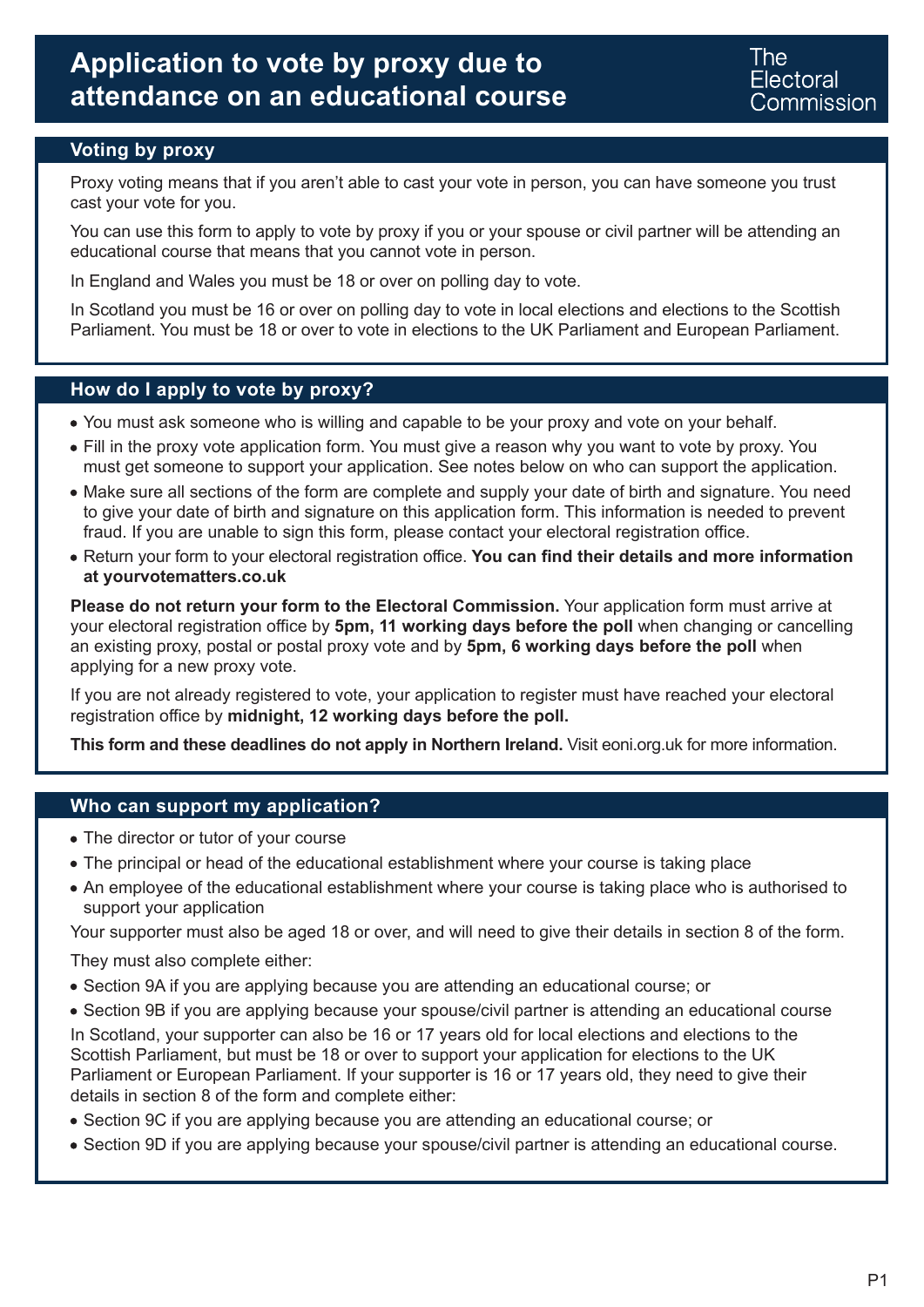### **What happens after I've returned this form?**

- Your proxy must go to your polling station to vote. If your proxy cannot get to the polling station, they can apply to vote for you by post. They can apply to do this up to **5pm, 11 working days before the poll.** They can contact the electoral registration office for more details and to request a further application form. For contact details, go to yourvotematters.co.uk
- Your proxy will be sent a proxy poll card, telling them where and when to vote on your behalf.
- You should let your proxy know how you want them to vote on your behalf, for example, which candidate, party, or outcome.
- If it turns out that you are able to go to the polling station on polling day, you can vote in person as long as your proxy has not already done so or has not applied to vote for you by post.

### **Voting as proxy**

A person can only be a proxy for close relatives and up to two other people at an election or referendum.

Close relatives are the spouse, civil partner, parent, grandparent, brother, sister, child or grandchild of the applicant.

The person you wish to appoint as your proxy can only act as proxy if they are 18 or over (16 or over in Scotland at local elections and elections to the Scottish Parliament) and they are (or will be) registered for that election or referendum.

### **Privacy statement**

The Electoral Registration Officer will only use the information you give them for electoral purposes. They will look after personal information securely and will follow data protection legislation. They will not give personal information about you or any personal information you may provide on other people to anyone else or another organisation unless they have to by law.

The lawful basis to collect the information in this form is that it is necessary for the performance of a task carried out in the public interest and exercise of official authority as vested in the Electoral Registration Officer as set out in Representation of the People Act 1983 and associated regulations.

The Electoral Registration Officer is the Data Controller. For further information relating to the processing of personal data you should refer to their privacy notice on their website. You can find their website address and contact details at yourvotematters.co.uk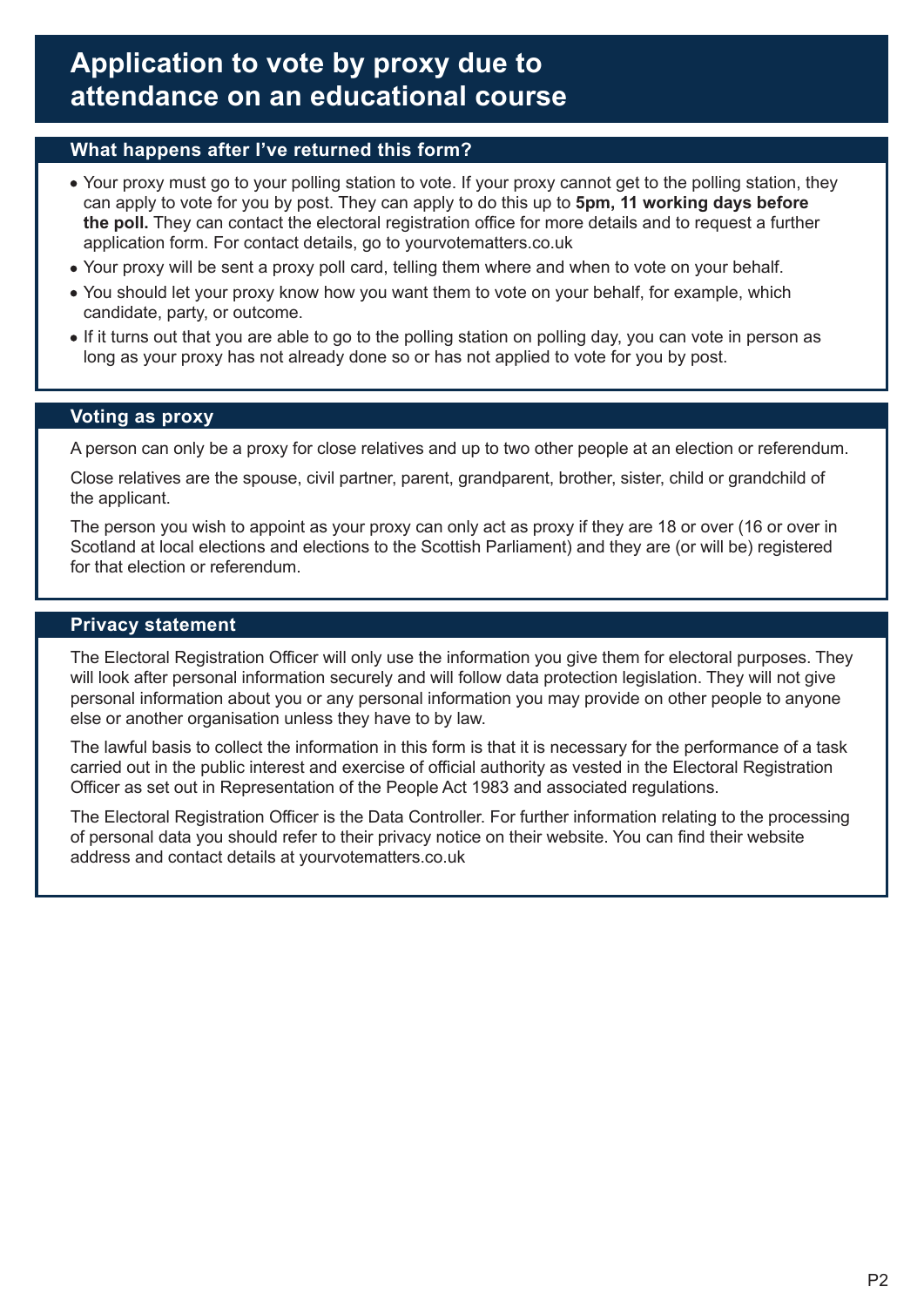## **Only one person can apply to vote by proxy using this form**

Please write in black ink and use BLOCK LETTERS. When all sections are complete and you have signed the form yourself, send it to your electoral registration office. You can find their address at yourvotematters.co.uk

| <b>About you</b>                                                                                                | 3 How long do you want a proxy vote for?                                                                     |
|-----------------------------------------------------------------------------------------------------------------|--------------------------------------------------------------------------------------------------------------|
| Surname                                                                                                         | I want to vote by proxy (tick one box only):                                                                 |
|                                                                                                                 | until further notice                                                                                         |
| First name(s) (in full)                                                                                         | for the period                                                                                               |
|                                                                                                                 | from                                                                                                         |
| Your address (where you are registered to vote)                                                                 | Y<br>Y<br>D<br>M<br>M<br>Y<br>D.                                                                             |
|                                                                                                                 | to<br>$Y$ $Y$ $Y$<br>M<br>D<br>M<br>Y<br>D                                                                   |
|                                                                                                                 | 4 Why do you want a proxy vote?                                                                              |
| Postcode                                                                                                        | Please complete either 4A or 4B.                                                                             |
| Telephone no (optional)                                                                                         | 4A - I am attending an educational course at                                                                 |
|                                                                                                                 | (give name of educational establishment):                                                                    |
| Email (optional)                                                                                                |                                                                                                              |
|                                                                                                                 | Course title                                                                                                 |
|                                                                                                                 |                                                                                                              |
| Providing an email and telephone number<br>gives a quick and easy way to contact you<br>about your application. | from<br>Y Y Y Y<br>м<br>D<br>M<br>D<br>to                                                                    |
| About your proxy (the person you<br>2 <sup>1</sup><br>have chosen to vote on your behalf)                       | $\mathbf{Y}$<br>D<br>M<br>M<br>Y<br>$\mathbf{Y}$<br>D<br>4B - I am the spouse/civil partner of (Please       |
| Full name                                                                                                       | enter the name of your spouse/civil partner)                                                                 |
|                                                                                                                 |                                                                                                              |
| Family relationship (if any)                                                                                    | My spouse/civil partner is attending an<br>educational course at (give name of<br>educational establishment) |
| <b>Full address</b>                                                                                             |                                                                                                              |
|                                                                                                                 |                                                                                                              |
|                                                                                                                 | Course title                                                                                                 |
|                                                                                                                 |                                                                                                              |
| Postcode                                                                                                        | from<br>Y Y Y Y<br>м<br>D<br>M<br>D.                                                                         |
| Email or telephone no (optional)                                                                                | to                                                                                                           |
|                                                                                                                 | M M<br>D<br>Y<br>D                                                                                           |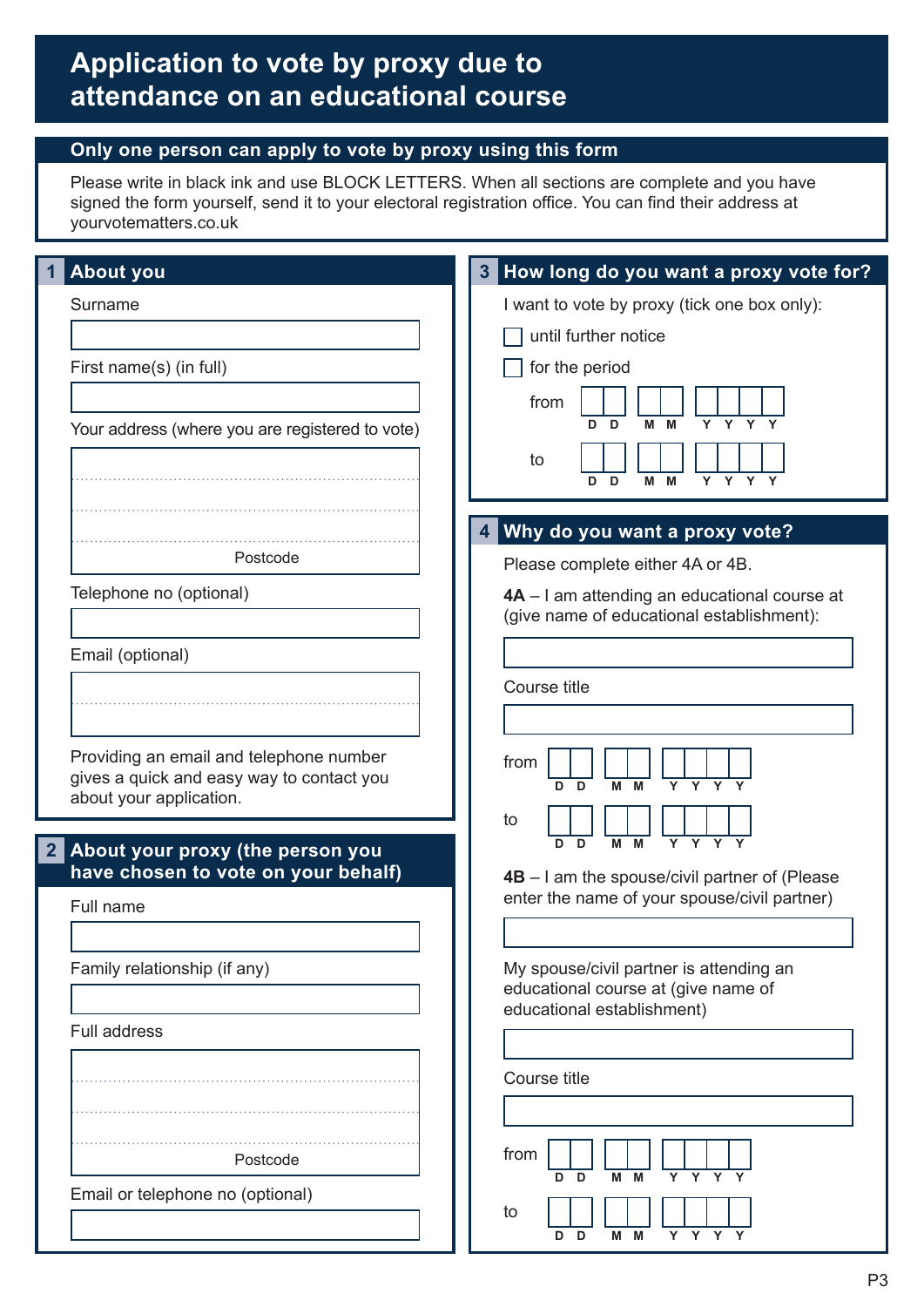**5 I am not able to go to the polling station on polling day for the following reason relevant to my course or that of my spouse or civil partner:**

## **6 Your date of birth and declaration**

**Declaration:** I have asked the person I have named as my proxy and confirm that they are willing and capable to be appointed to vote on my behalf.

As far as I know, the details on this form are true and accurate. I understand that to provide false information on this form is an offence, punishable on conviction by imprisonment of up to two years and/or a fine.

**Date of birth:** Please write your date of birth in the boxes below using black ink.



**Signature:** Sign below using black ink, keeping within the grey border.

If you are unable to sign this form, please contact your electoral registration office.

| 7 Date of application |        |
|-----------------------|--------|
| Today's date          | M<br>M |

### **8 Support for this application**

Read the notes to see who can support your application. Please ask the person who supports your application to give their name, address and position.

They should then complete either:

- **9A** if the applicant is the person attending an educational course; or
- **9B** if the applicant is the spouse/civil partner of a person attending an educational course.

If you are in Scotland, 16 and 17 year olds can also support your application, but their support is only valid for local elections and elections to the Scottish Parliament. For these elections, 16 and 17 year olds should complete:

- **9C** if the applicant is the person attending an educational course; or
- **9D** if the applicant is the spouse/civil partner of a person attending an educational course.

If you are in Scotland and your supporter is 18 or over please complete 9A or 9B detailed above.

Supporter's full name

Supporter's address



Telephone no (optional)

Email (optional)

Supporter's position

Please now ask your supporter to complete the relevant declaration